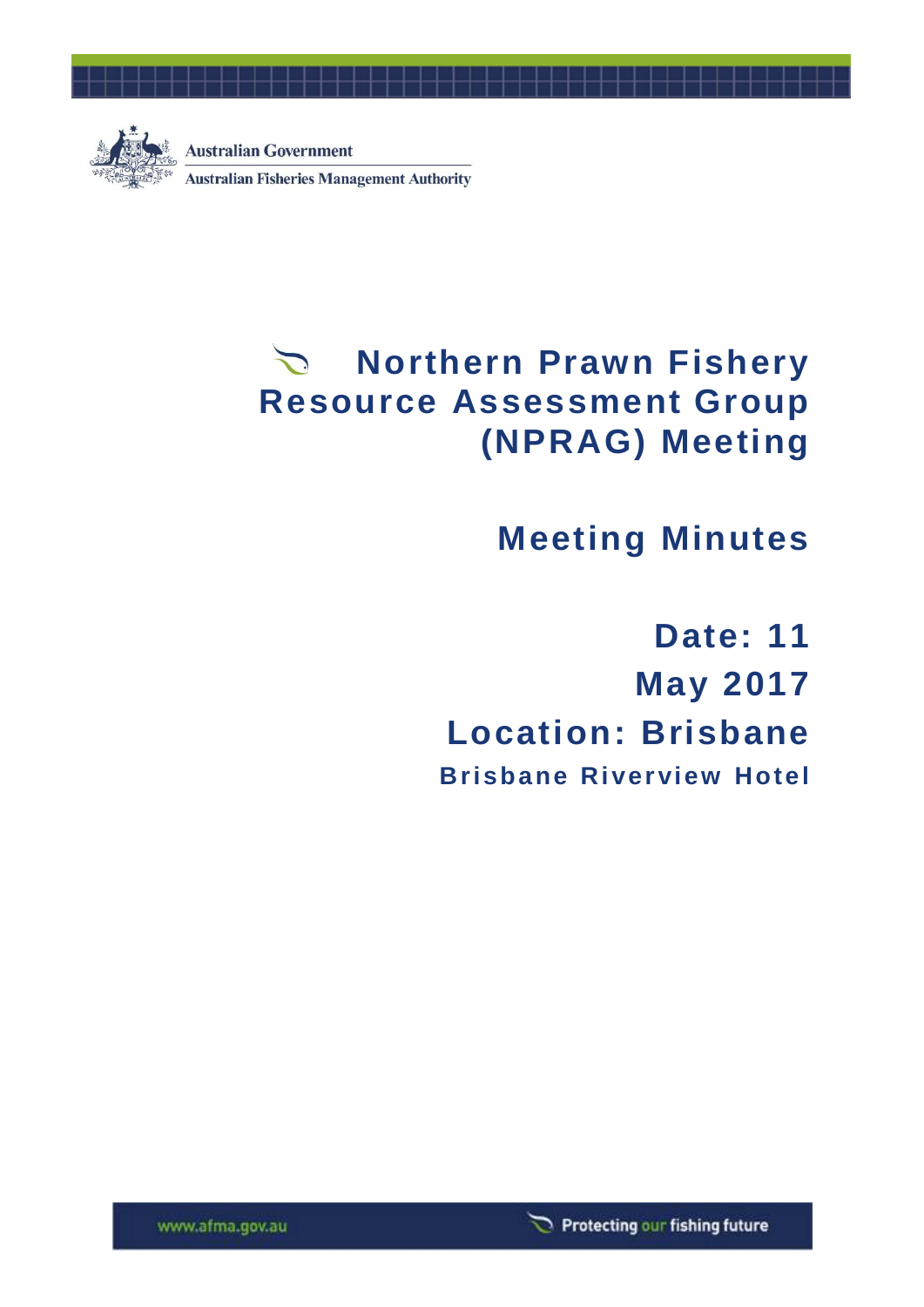| <b>Attendance</b>       |                                   |  |
|-------------------------|-----------------------------------|--|
| <b>Name</b>             | Membership (type i.e. chair etc.) |  |
| lan Knuckey             | Chair                             |  |
| Phil Robson             | <b>Industry Member</b>            |  |
| lan Boot                | <b>Industry Member</b>            |  |
| Malcolm Haddon          | Scientific Member - CSIRO         |  |
| Tom Kompas              | Economic Member - ANU             |  |
| <b>Rik Buckworth</b>    | <b>Scientific Member</b>          |  |
| David Brewer            | <b>Scientific Member</b>          |  |
| Shane Fava              | <b>AFMA Member</b>                |  |
| <b>Stephen Eves</b>     | <b>Executive Officer - AFMA</b>   |  |
| <b>Gabrielle Miller</b> | Observer - AFMA                   |  |
| Annie Jarrett           | Observer - NPFI                   |  |
| Eva Plaganyi-Lloyd      | Observer - CSIRO                  |  |
| <b>Trevor Hutton</b>    | Observer - CSIRO                  |  |
| <b>Roy Deng</b>         | Observer - CSIRO                  |  |
| Sean Pascoe             | Observer - CSIRO                  |  |
| Rob Kenyon              | Observer - CSIRO                  |  |
| <b>Robert Curtotti</b>  | <b>Observer - ABARES</b>          |  |
| Andrea Bath             | <b>Observer - ABARES</b>          |  |
| David Mobsby            | <b>Observer - ABARES</b>          |  |

# **Minutes**

#### **Agenda Item 1 - Preliminaries**

#### **1.1 Welcome and apologies**

The Northern Prawn Fishery Resource Assessment Group (NPRAG) Chair, Ian Knuckey, opened the meeting at 8.30 am (EST) at the Riverview Hotel in Brisbane on 11 May 2017. The Chair noted an apology from NPF Industry Pty Ltd (NPFI) observer Adrianne Laird and welcomed Gabrielle Miller, AFMA, who is the new NORMAC Executive Officer. Andrea Bath and David Mobsby from ABARES were welcomed as observers.

The Chair also advised that it was the NPF manager Shane Fava's final meeting. Shane advised that he has been offered an opportunity in Tasmania and thanked the group for their collaboration and support during his time with the NPF. AFMA are running a recruitment process for Shane's position starting with an EOI for a suitable candidate internally.

The RAG was also informed that current member's appointments expire on 30 June 2017. AFMA has put out a call for the Chair position and are in the process of finalising the selection. A call for RAG members will be going out shortly and all current members will be notified of the recruitment details by email.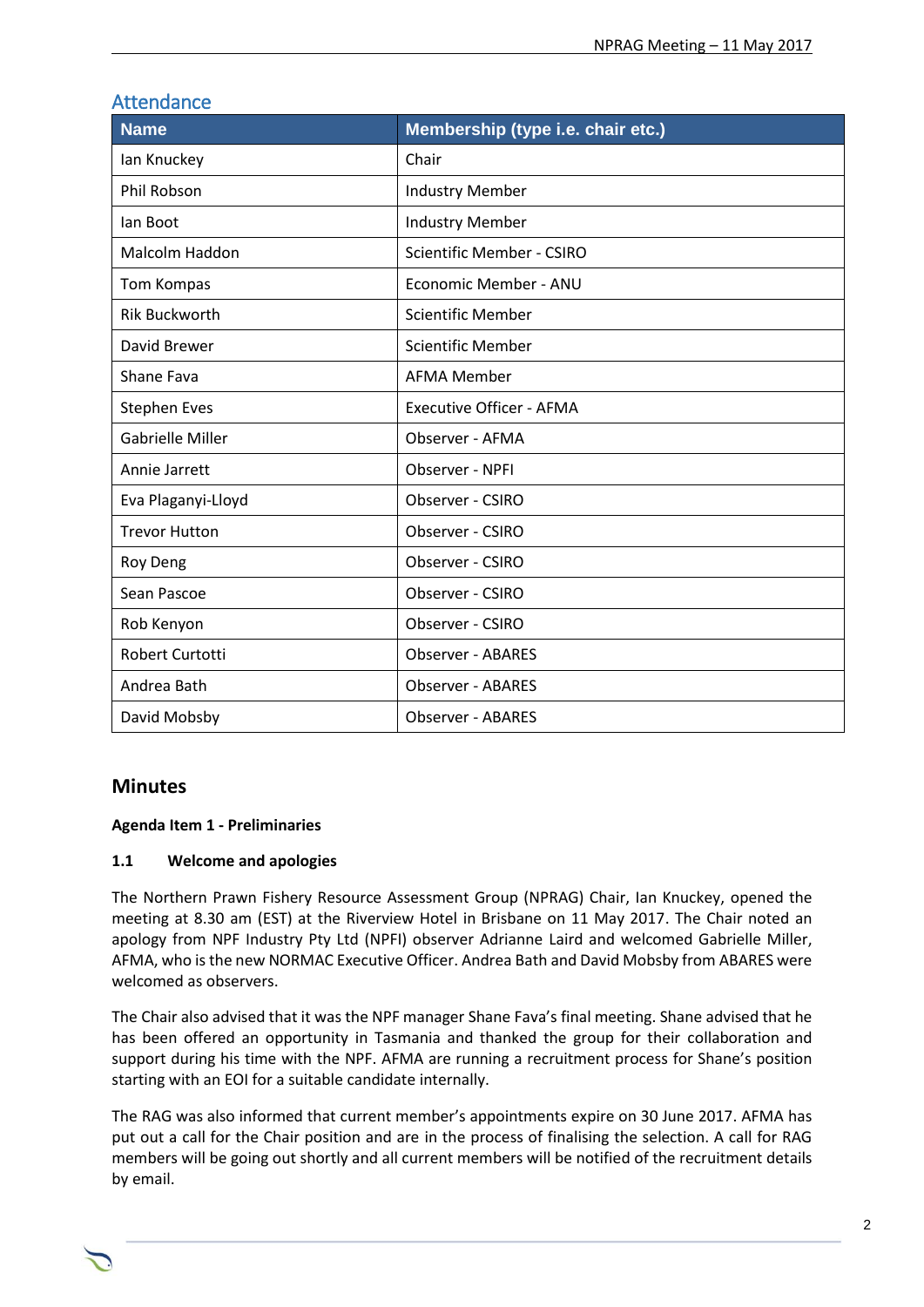The RAG was also notified that there has been a provision passed through parliament to allow Indigenous and recreational members to be statutorily appointed to Management Advisory Committees (MAC). As RAGs are not statutorily appointed, it is not essential to have these representatives on the group. The group discussed whether the NPF would benefit from having an Indigenous or recreational member on the RAG and suggested that it would be more beneficial to invite these representatives on a case by case basis.

#### **1.2 Adoption of Agenda**

The Chair updated the agenda to include the addition of a late paper submitted by Annie Jarrett on broodstock collection to be discussed under item 11 – other business. The NPRAG then adopted the revised draft agenda for the meeting (**Attachment 1**).

#### **1.3 Declaration of interests**

The RAG followed the conflict of interest declarations as outlined in the revised Fisheries Administration Paper 12 (FAP12).

The Chair called for declarations to be made by the group in relation to any interests relevant to discussions outlined on the agenda (see **Attachment 2**). The Chair declared his interests including his affiliation with one of the companies that have been shortlisted for AFMA's Independent Scientific Monitoring Program (ISMP) tender and his involvement as an agent for an E-log company. Each person proceeded to leave the room while their continued involvement in the meeting was discussed. The RAG discussed the Chairs conflicts and agreed that there were no apparent conflicts with the meeting agenda but noted that should he be successful in the ISMP tender, he would likely need to step down as NPRAG Chair.

The Chair advised that based on Ian Boot's involvement in broodstock collection, he could join discussions about broodstock under agenda item 11 but would be precluded from RAG decisions on the response. CSIRO has a potential conflict regarding future research interests in the fishery and would have to leave the room if any recommendations were to be made. No other apparent conflicts of interest were identified that would prevent individuals participating in discussion but if a particular conflict arose for any agenda item, the relevant party would be asked to leave the meeting at the appropriate time.

#### **1.4 Minutes from previous meeting**

It was noted that the minutes from the November 2016 meeting were approved out-of-session and had been published on the AFMA website. A minor error was identified with the final minutes under the section on assessment/improvements. There was some confusion between nominal effort and effective effort. The final minutes were amended to reflect the suggested corrections and then endorsed by the RAG.

#### **Agenda Item 2 – Action Items**

The Chair addressed the action items listed in **Attachment 3** and updated NPRAG on their progress.

## **Agenda Item 3 – Update Reports**

#### **3.1 Industry Update**

Industry provided an update on the start to the 2017 banana season. The RAG noted that the product is smaller than in 2016 but the domestic market is stronger this year and there is a bit of interest from overseas. The average net fuel price is around 67 cents per litre. There has been limited fishing effort in the Joseph Bonaparte Gulf (JBG). Overall it has been the best start to a season since 2007.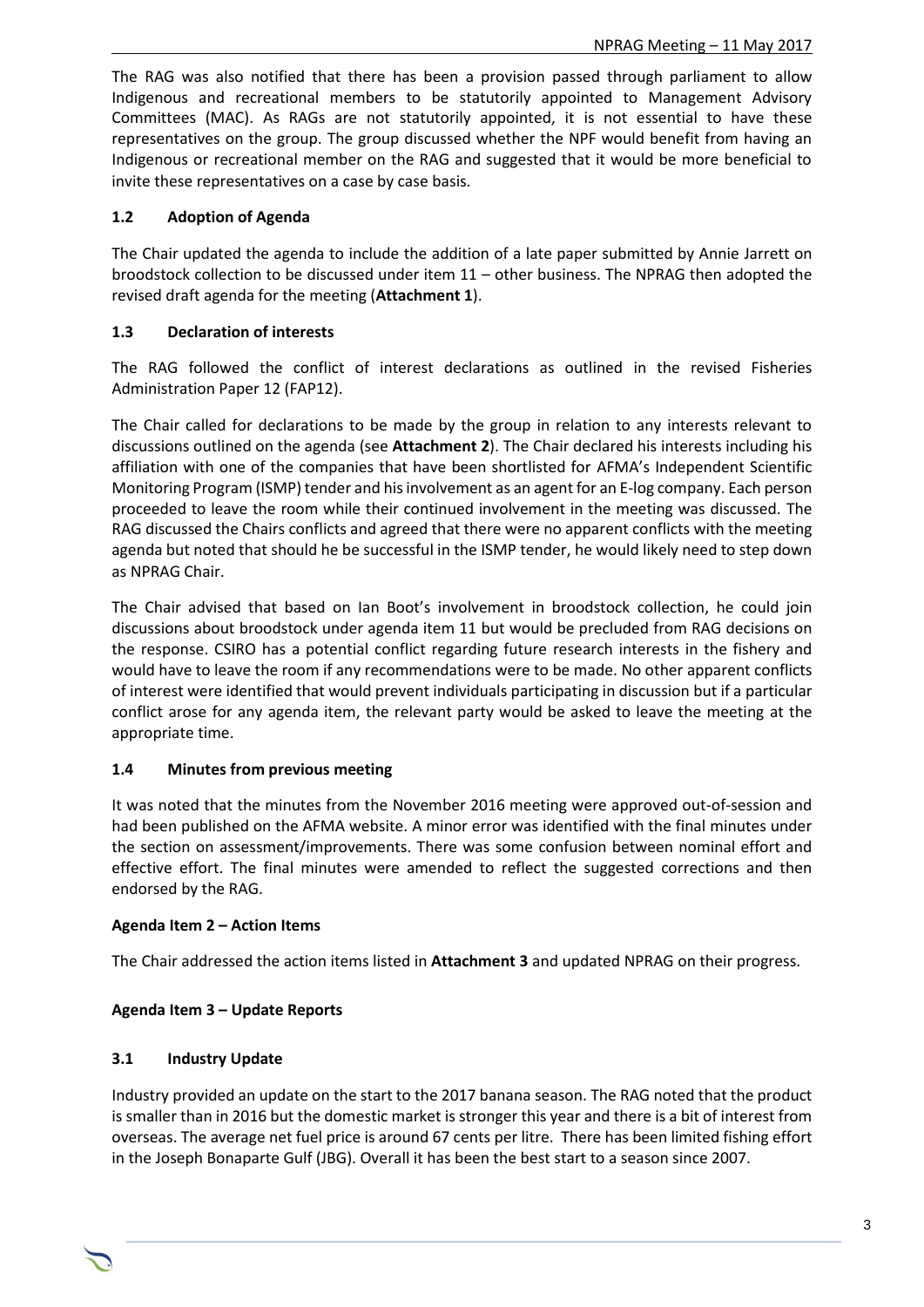The RAG noted an update from Annie Jarrett on White Spot Disease (WSD). There is currently a senate inquiry into WSD with submissions due on 12 May 2017. There is also an Inspector General's inquiry into WSD with submissions closing two weeks ago.

The RAG discussed the adoption of the Kon's Covered Fisheye (KCF) as an approved bycatch reduction device (BRD) in the NPF. The device is currently one of a few devices that can be used in the fishery and its use in the tiger season is voluntary for 2017. Adrianne Laird will undertake further extension and education at the mid-year pre-season briefings to increase uptake of the KCF. The next step is to review the uptake of the KCF in mid-2018 and consider whether the square mesh panel (SMP) along with some other BRDs should be removed from the list of permitted devices.

#### **3.2 AFMA Update**

NPRAG noted an update provided by AFMA management including:

- the latest version of the ERA/ERM framework is going to the June Commission meeting for sign off;
- changes to the turtle excluder device (TED) specifications were implemented prior to the 2017 banana prawn season. The main change was for the flap overlap to be no greater than 38 cm when stretched. Compliance officers undertook 30 pre-season inspections and picked up 14 non-compliance activities related to the 38 cm stretched requirement. There was discussion with the skippers of the non-compliant TEDs with the devices being fixed on the spot and no further action taken. Recently, compliance undertook an at sea patrol and inspected 35 vessels. Seven offences were identified with six Commonwealth Fisheries Infringement Notices (CFIN) issued, all related to the 38 cm stretched requirement. This is something that needs to be addressed as the first thing the US inspectors will look at when they visit Australia in 2019 is the compliance reports. In the RAG discussion of this topic, Industry advised that they do not support the ad-hoc way in which the stretch length is being measured. . When industry agreed to the 38 cm stretched specification it was not made clear that the devices would be inspected by "two compliance officers pulling the net as hard as they could with steel hooks". Industry stated that it is likely the CFINs will be challenged in court as there is no consistency or standard practice as to how the stretched mesh is measured. On the east coast, the stretch is measured by placing the gear on a rack with a specified amount of force applied. This is a consistent and transparent method that will hold up in court. The current approach in the NPF needs to be addressed;
- AFMA's 2017 cost recovery implementation statement (CRIS) will be implemented for the first time in the 2017/18 financial year. AFMA have received a comprehensive letter from Industry inquiring about the budget. The AFMA CEO is preparing a formal response that will be delivered to industry shortly;
- the Bycatch Mistreatment Working Group met recently and essentially the outcome is to place a condition on licenses making it an offence to mistreat bycatch as set out in the AFMA Bycatch handling and treatment guide 2016/17. It was pointed out that there did not appear to be as great an issue as in some other fisheries but AFMA reinforced that they have a responsibility to ensure any bycatch handling issues are addressed.

#### **Agenda Item 4 – JBG Red leg banana prawn**

The RAG noted that in 2016 there was not enough data to reliably run the red leg stock assessment. It is the second year in a row there has not been enough data to run the assessment. The RAG discussed at its last meeting in November 2016 the possibility of revising the NPF Harvest Strategy (HS) to account for multiple consecutive years when there are less than 100 days fishing effort and the assessment is unable to be run. Eva Plaganyi-Lloyd was asked to analyse historical catch data in place of running the assessment to investigate if some of the catch trends can be explained by other variables, i.e. environmental or oceanographic influences.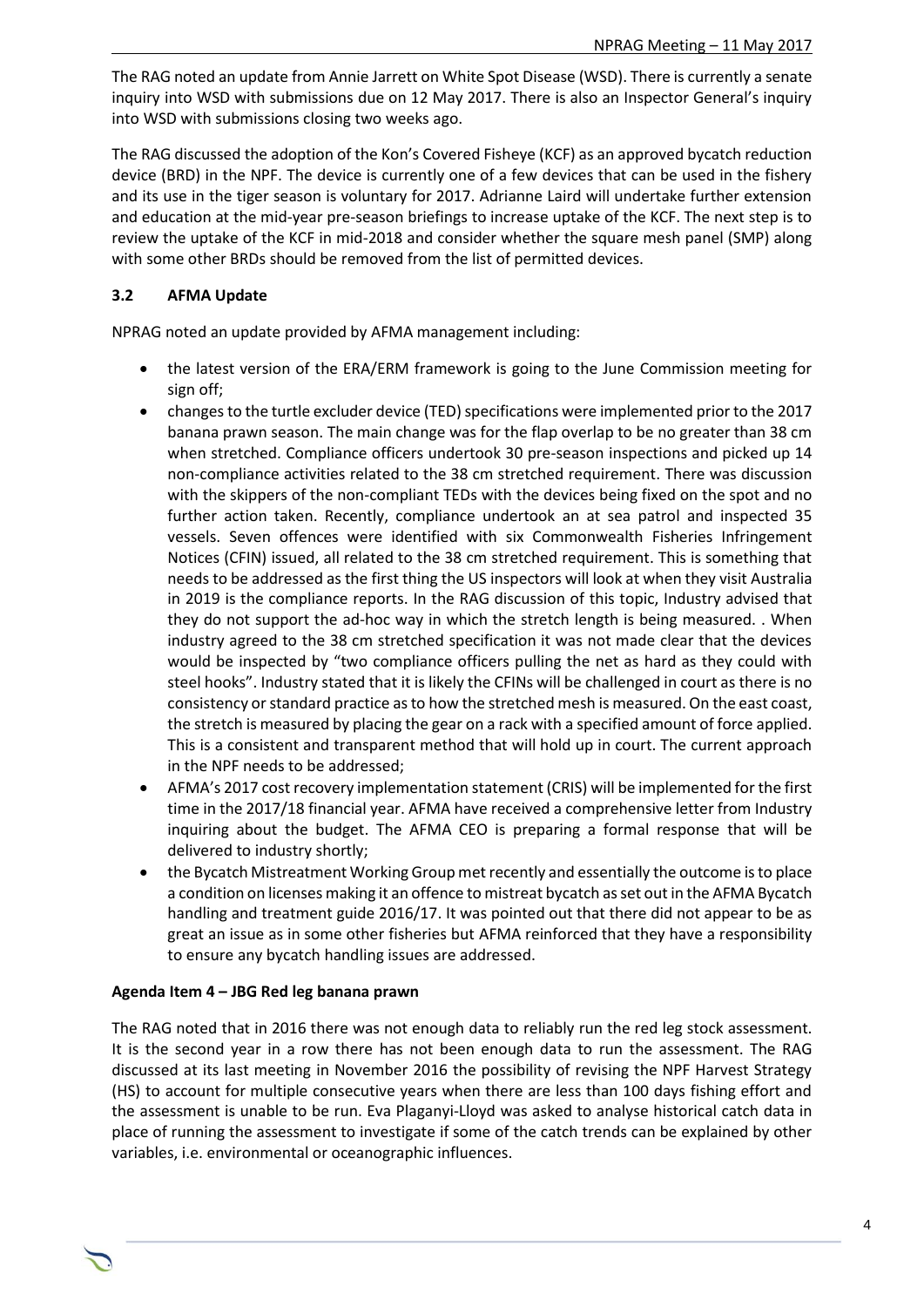The RAG noted Eva's findings, particularly the correlation between the Southern Oscillation Index (SOI), rainfall and red leg catch data. A qualitative model was presented to the RAG that may be used to explain some of the low catches of previous years. The model may also indicate if catches in a particular year are likely to be high based on the SOI and rainfall data from January/February in the respective year. It was suggested that perhaps flow rate data would be a more accurate measure as the location of rainfall, the intensity/period of rainfall, and other events such as the recent overflow of the Lake Argyle dam can influence the availability of red leg stock.

The RAG also noted the findings from Sean Pascoe's work on the influence of economic data on red leg banana prawn catch and effort in the JBG. It was pointed out that the 2007 structural adjustment appears to influence Sean's model. The model is currently an investigative, preliminary analysis and could be greatly improved by including price data and moving to an inter-annual model, i.e. using monthly data. Industry advised that they could provide price data to improve the model.

The RAG discussed the need to update the NPF HS to include a condition that accounts for years when the effort for red leg banana prawns is less than 100 days. Currently, if there are less than 100 fishing days, both seasons are opened the following year by default but there is no precaution in case the lack of fishing was due to a depleted stock (or a condition that allows for the RAG to formally note that environmental conditions (via SOI) may have influenced the stock). Therefore, it was suggested that if there are two consecutive years with less than 100 fishing days and Eva's model indicates the environmental cues for both years are in the red, then the first season of the following year is closed. However, it was pointed out that the red zone means the SOI is less than -7 and rainfall is less than the median. If the SOI is less than -7 but the rainfall is above the median then you wouldn't be in the red zone but this is perhaps a higher risk category because you would assume increased rainfall would lead to higher catch rates. Some potential options to improve the HS were discussed at the meeting but the RAG agreed the NPF HS should be carefully reviewed out of session (by RAG Members) to better deal with years with less than 100 days effort. The Chair suggested that draft decision clauses associated with the above suggestions be added to the existing HS and a discussion paper explaining these be prepared by AFMA for the November RAG meeting.

#### *Actions:*

*- Ian Boot to provide historical red leg price data to CSIRO to improve Sean Pascoe's economic model.*

*- Review the NPF Harvest Strategy red leg decision rules to include a condition that accounts for years with less than 100 fishing days.*

*- AFMA to prepare a discussion paper on the proposed red leg banana prawn decision rules for the November 2017 RAG meeting.*

#### **Agenda Item 5 – MSC SICA for red endeavour prawn**

The RAG noted that due to a lack of a formal stock assessment undertaken for red endeavour prawns, an MSC risk-based framework is to be used to assess the species against the MSC criteria. The MSC Assessment Team requested that the RAG provide additional information on red endeavour prawns via a questionnaire that was distributed during the meeting. A response is required before 7 June 2017.

The RAG noted that there is catch information on red endeavours contained in a database that can be used to answer question number two of the questionnaire. It was suggested that catch data from the last five years be overlayed on the map provided (Pitcher *et al*. 2015). The RAG discussed the questionnaire and responded to each question noting the following key points:

- red endeavours are mainly caught close to land;
- red endeavours are targeted in an area to the south of section 19 around Melville Island;
- there is a hot spot in area 15, east of the JBG in the south western part of the section; and,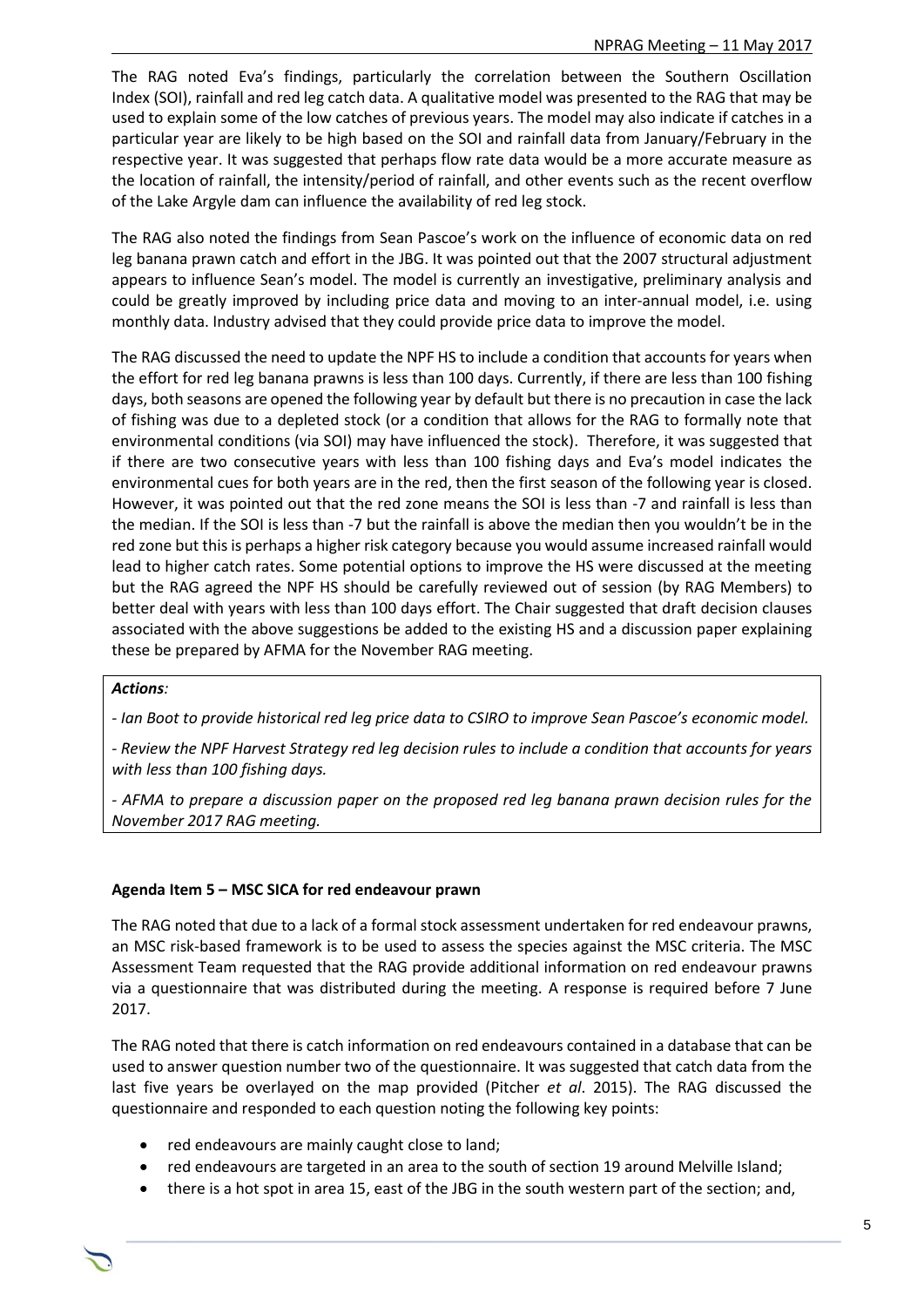• red endeavours are not caught above Arnhem Land or in Cape Van Diemen, but are caught above Melville and Essington.

Based on the RAG discussions, the questionnaire was completed and will be written up by AFMA and submitted to the MSC CAB as required.

#### *Actions:*

*- AFMA to overlay catch data with the habitat map (Pitcher et al. 2015) in ArcGIS to answer question two of the MSC questionnaire before 7 June 2017.*

#### **Agenda Item 6 – White Banana prawn MEY catch trigger**

The RAG noted the spreadsheet provided by CSIRO that contains the inputs into the MEY trigger for white banana prawns. NPFI provide the fuel and sale price data that is fed into the spreadsheet and gear costs are calculated from Tom Kompas' (NPRAG economist) work.

The RAG discussed some ways in which the calculations in this spreadsheet might be improved. Previously, there was an assumption that the boats that remained at the end of the season were more efficient than the boats at the start of the season. However, Sean Pascoe's work demonstrated that there isn't a significant change in efficiency between boats within season. This raised the question of whether the current value of 1 used for the two-week scaling factor in the spreadsheet is appropriate or whether it should be increased to 1.25 so the trigger is slightly above MEY so MEY is reached a week later when the fishery closes.

The RAG discussed the merits of updating the catch rate trigger. The RAG economists advised that, in practice, it doesn't matter under current conditions but as an example, if in the future prices collapsed and fuel prices increased significantly it might make a difference. It was pointed out that currently the trigger value is a more conservative value because of the 15% buffer around 500kg/day catch rate and the RAG agreed to leave it as is for the time being. It was noted that consideration should be given to the fact that on average, the bigger boats are those operating at the end of the season and it is plausible that the bigger boats are more expensive to operate. However, as an example, even if running costs of the bigger boats are 50 per cent higher, the current estimates indicate the catch rates would still be within the buffer. Therefore, in practice, updating the catch rate trigger wouldn't make a significant difference. If economic conditions change considerably at a later date, it might be worth revisiting the scaling factor. It was suggested that the inputs into the MEY trigger value should be monitored and presented annually at the May RAG meeting for discussion.

The RAG also noted how well the industry cost and price estimates that feed into the MEY trigger compared with the actual values from the survey. Industry estimated the average 2016 beach price to be \$15 which was slightly higher than the results from the survey at \$14.70. The industry estimates on fuel price were accurate and the same as the survey results. The Chair suggested that the industry estimates compared with the survey results should also be provided to the RAG annually.

#### *Action:*

*- CSIRO to present the spread sheet with the inputs into the MEY trigger for white banana prawns at the May NPRAG meeting each year.*

*- CSIRO/Tom Kompas (as Economics member) to present data on how the industry price estimates compare with the survey results at the May NPRAG meeting each year.* 

#### **Agenda Item 7 – Tiger prawn assessment (non-assessment year)**

The RAG noted a summary from CSIRO on the NPF Tiger Prawn catch and effort data and the fishery independent survey data. The RAG also noted that CSIRO will present a series of sensitivity tests at the November RAG meeting for discussion.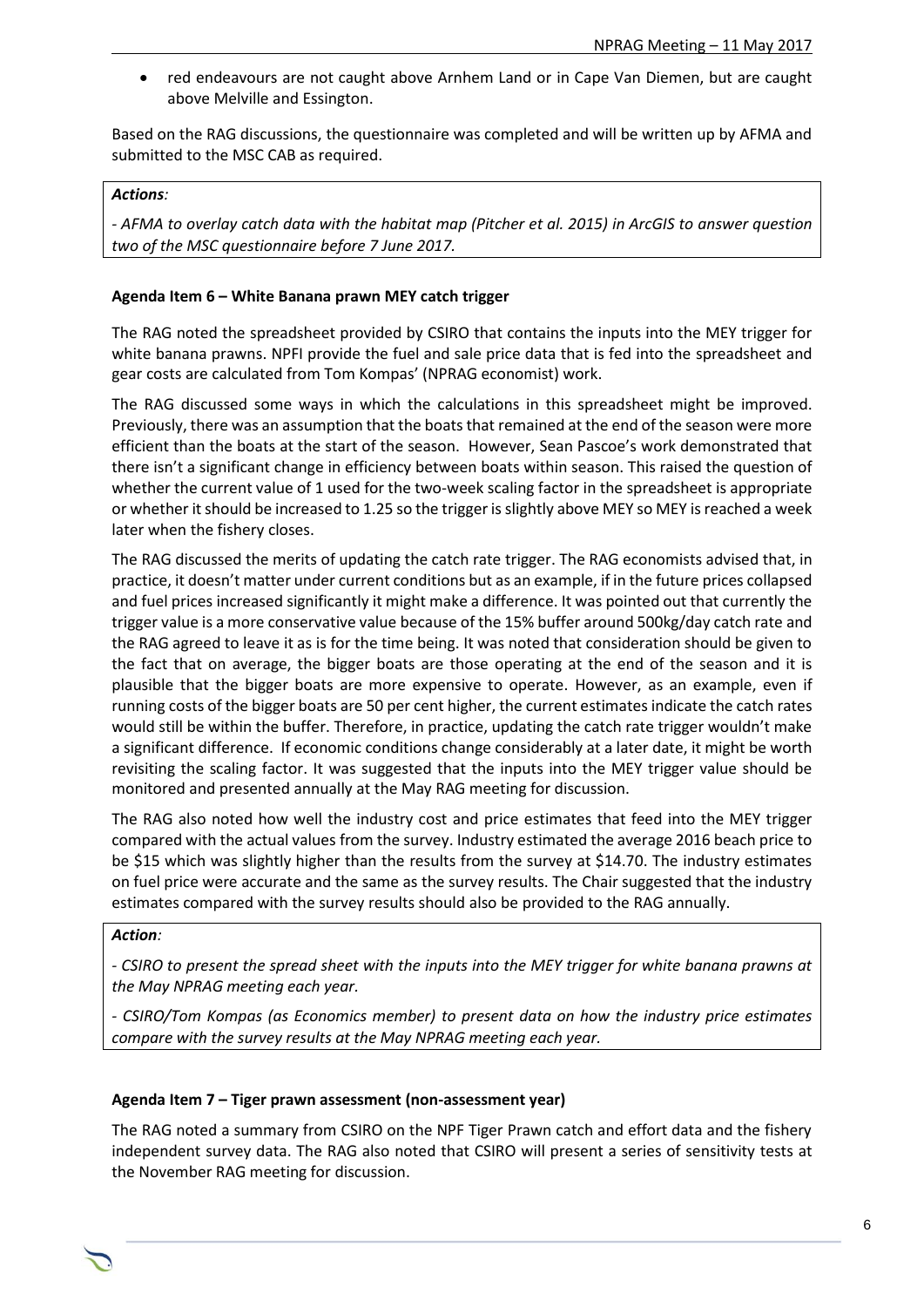Rob Kenyon delivered a presentation to the RAG on the pre-season survey results and gave an update on the mangrove dieback in northern Australia. It was questioned whether the pre-survey rainfall should be factored into the recruitment indices used in the assessments; as a suggestion although formal methods for doing so would have to be established within a specific research initiative.

#### *Action:*

*- CSIRO (Trevor Hutton) to present the potential sensitivity tests at the November 2017 NPRAG meeting.* 

*- AFMA to distribute Rob Kenyon's PowerPoint presentation to the NPRAG.*

#### **Agenda Item 8 – 2016 Bug catch review**

The RAG noted that during 2016 a total catch of 110 t of bugs were taken as byproduct in the NPF, exceeding the 100 t trigger limit. The RAG discussed the 100 t trigger and suggested that AFMA do some basic analysis of the catch data to help inform whether the trigger limit is appropriate. If the bug catch is evenly or randomly spread with respect to the spatial catch of the target species then it would have different implications than if there were hot spots where the bugs are being targeted and caught. It was suggested that Adrianne Laird (NPFI) can interrogate the bug catch data to identify any trends. The RAG agreed that AFMA should prepare a paper, incorporating the bug catch data analysis, to present at the November RAG meeting.

#### *Action:*

*- Adrianne Laird to interrogate the bug catch data, including temporal, spatial and operator catch levels to identify any catch trends in the fishery.*

*- AFMA to present a paper on the bug catch data analysis at the November 2017 NPRAG meeting.* 

#### **Agenda Item 9 – Research**

The RAG noted that the annual research statement is due for consideration by the group in August/September prior to going to the AFMA Research Committee (ARC) in September. This year all four of the NPF research projects need to be reviewed and considered for future funding as they are currently only funded until 2018/19. As the projects are likely to seek a further three years of funding, it is timely to review the projects and consider their effectiveness, relevance and if they can be improved.

The RAG also discussed the project proposals relating to ongoing maintenance of the stock assessment. A number of projects were developed by CSIRO and considered at the November 2016 RAG meeting. The group recommended that priority was for further work to be done on fishing power analysis. The timing of the work was questioned as new boats entering the fishery could impact on the analysis. Thus, if the analysis was undertaken on the current fleet it would be outdated before it was even complete. The AFMA manager advised that the way the funding cycle works means that if a proposal was developed now to go through the ARC in September, the project wouldn't be funded until 2018/19. Therefore, the project would account for any new boats entering the fishery in the next 12 months. The project remained as a priority. Industry also advised that gear information is collected through the annual gear survey. If CSIRO need any additional information it can be collected through the survey. The collection of refrigeration capacity information was highlighted as an important addition to the annual gear survey.

The RAG also noted that the five year research plan is due for renewal next year. Given there will probably be a few policy changes (Commonwealth Fisheries Harvest Strategy/Bycatch policies) the RAG should start thinking about the research plan ahead of discussions starting in the May 2018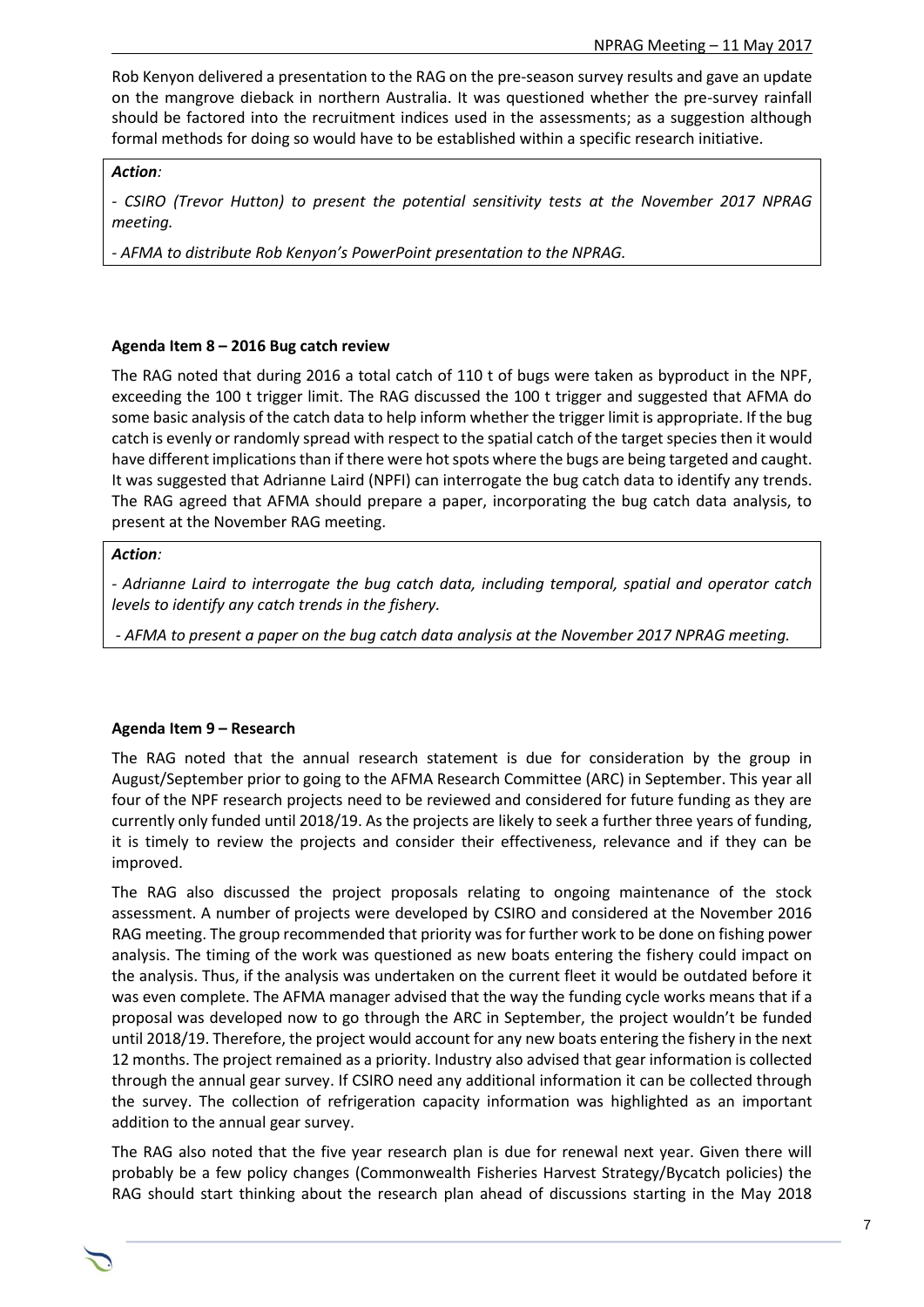NPRAG meeting. It was advised that last time the research plan was considered, a one-day workshop was organised to plan the NPF strategic research priorities. The RAG also suggested that a teleconference should be organised for the end of the month (May 2017) to discuss the draft Commonwealth Fisheries Harvest Strategy and Bycatch policies prior to comments being due to the Department of Agriculture and Water Resources on 9 June 2017. It was also suggested that it would be useful for NORMAC members to be invited to participate in the teleconference should they choose.

#### *Actions:*

*- NPFI to include a field in the annual gear survey to collect refrigeration data including snap size, kilowatts, and holding/freezing capacity per day.* 

*- CSIRO (Trevor Hutton) to develop a pre-proposal for the fishing power analysis to be circulated to the RAG out-of-session prior to going to the ARC in September 2017.* 

*- NPRAG Executive Officer to distribute the draft Commonwealth Fisheries Harvest Strategy and Bycatch policies to the NPRAG.*

*- AFMA to organise a teleconference for the end of May 2017 to discuss the draft Commonwealth Fisheries Harvest Strategy and Bycatch policies.*

#### **Agenda Item 10 – Autonomous adjustment**

The RAG noted an update from NPFI on the progress of developing autonomous adjustment indicators. A small working group was established at the NORMAC meeting in February 2017 comprising of Ron Earle, David Carter, Arthur Raptis and Sean Pascoe. Due to the start of the banana season and some personal issues, the group has not been able to convene as yet. However, Ron and David met in Cairns to discuss some potential indicators and captured some of their ideas on paper. Annie Jarrett has been invited to coordinate the group and is meeting with Arthur in the next week before distributing some potential indicators to the wider industry. Once industry have agreed on some useful indicators they will be sent to Sean for input and refinement. The RAG noted that an update is due to be given to the Commission in June.

#### **Agenda Item 11 – Other business**

#### *Additional red leg banana prawn data*

The RAG noted some additional data presented by Eva Plaganyi-Lloyd on red leg banana prawns. The CPUE was plotted in 2014 for the months August to November and indicates the catch levels are maintained at a consistent rate across the period. This suggests the stock was in a good state when fishing ended at the end of the 2014 season. It added further confidence that the low effort in 2015/16 could be attributed to a combination of fleet dynamics and environmental factors.

The RAG also discussed the CPUE from the last two years in relation to the 390 kg trigger limit. If data from the assessment is used it may appear the CPUE is above the 390 kg trigger, but this is based on less than 100 boat-days effort which may provide an unreliable assessment of CPUE. The NPF Harvest Strategy relies on more than 100 boat days of fishing effort to have any confidence in the assessment. The relevance of the 100 boat-day limit was questioned as it was established pre 2007 when the structure of the fishery was very different. It was suggested that the variability of previous years with low data could be analysed to determine how appropriate the 100 day limit is, i.e. is there any difference in the reliability of the data from 100 boat days compared to 150 boat days. The catch values or catch per day could be analysed to see how nicely distributed they are. You could expect the values to be reasonably distributed in a log normal way. If 90 boat days, for example, were distributed approximately log normal, that would be an indication of reliability. Alternatively, if the data was skewed, broken, or clumped, then that would indicate the number of boats or fishing days is too few to be reliable.

#### *Broodstock collection*

The RAG noted the late paper added to the agenda by NPFI on broodstock collection. The Chair advised that Ian Boot had a conflict of interest in broodstock collection and when it came to the RAG making a recommendation he would need to step out of the room. NPFI advised that the industry had discussed broodstock collection in March 2017 and, considering the increase in demand and the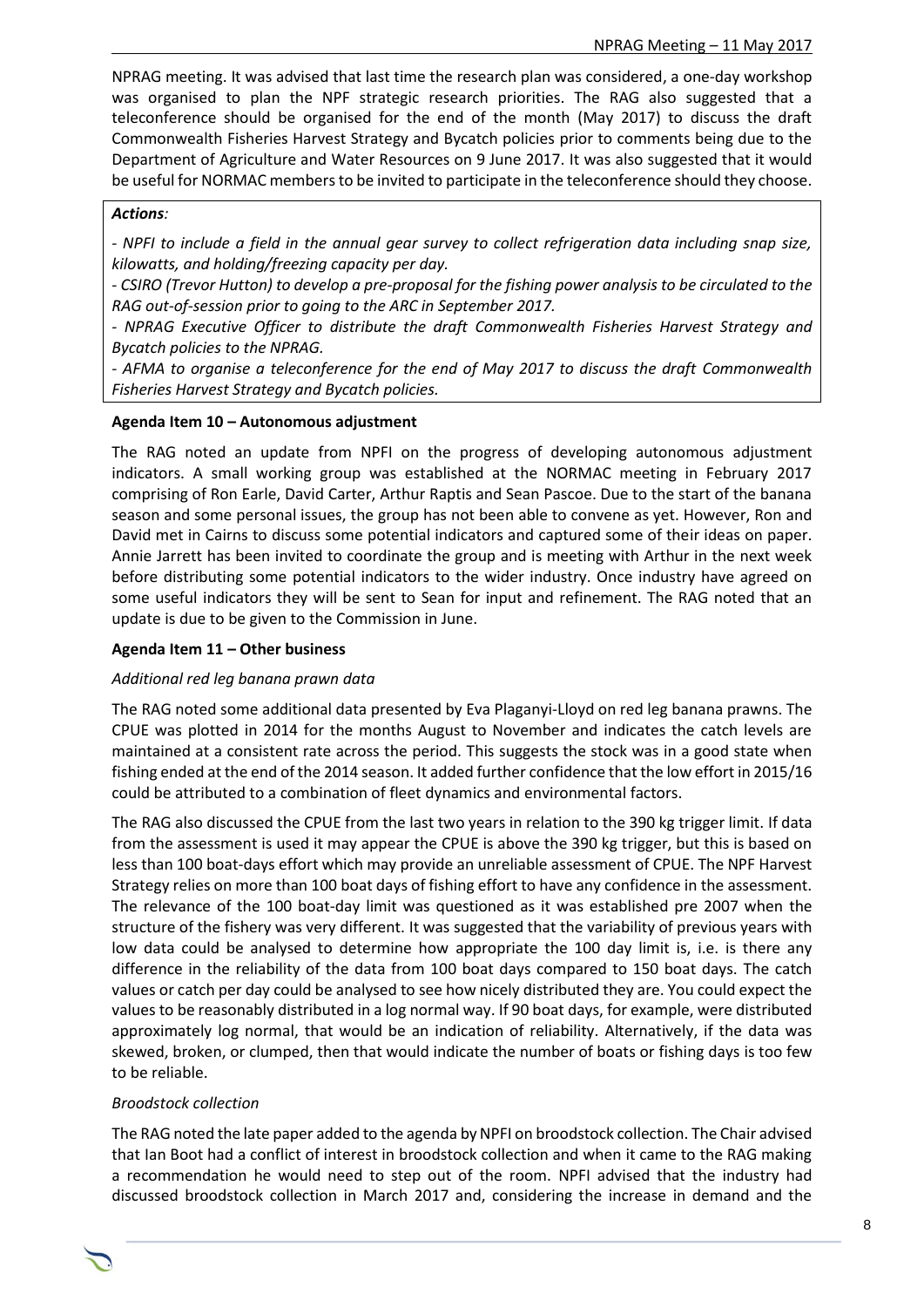devastation of white spot disease, agreed to an increase in the total number of individuals approved to be caught from 4000 to 9000 (4500 each of male and female) individuals per year. The RAG discussed this increase in the number of broodstock permitted to be collected. If 10,000 animals were caught at the average weight of 200 g that's still only two tonne which is a relatively small amount. The level of prawn discards to catch two tonne of broodstock was questioned. It was advised that the level of discards varies but over the whole season would be somewhere between 15-20 per cent. The amount of bycatch was also raised, in terms of bycatch of target species and other species including threatened, endangered, and protected species (TEPS). The RAG suggested that it would be good to see some data on catch, bycatch and TEPS to make an informed recommendation. It was also noted that some industry members are concerned that observers have been used to police some of the operations in the JBG. The boats have to report every time they return to port and it would be much more economical to check the boats then. However it was noted that observer coverage was primarily in place to ascertain interactions with TEPs and other bycatch and target species discards. Ian Boot was requested to step out of the room while the RAG made a recommendation on the total number of broodstock permitted to be collected.

The Chair advised that it is really difficult for the RAG to make an informed recommendation without any operational data or information on catch, bycatch and TEPS. It was suggested that two tonnes of *Penaeus monodon* is not a lot in terms of sustainability unless the animals are all caught in the same area. Advice was provided that the species is widely distributed in the Indo-west Pacific region. The level of observer coverage was also raised and it was suggested that it would be good to have a recommendation from the RAG on what sort of observer coverage, depending on the broodstock operations, would be appropriate. The RAG recommended that the number of individuals permitted to be caught could be increased to 9000 as a one-off for 2017 with the condition that catch, bycatch and TEPS data is provided for RAG consideration before the end of the year. It was suggested that the information could be provided to the RAG out-of-session and discussed at the teleconference at the end of the month.

#### *Actions:*

*- AFMA to provide broodstock catch, bycatch and TEPS data to the RAG out-of-session for discussion at the teleconference at the end of the month.* 

#### **Next Meeting**

The Chair thanked Shane Fava for his contribution to the NPF over the last two years and wished him luck on his new endeavours. The Chair advised the next meeting will be a teleconference at the end of the month and then closed the meeting at 4.50 pm.

#### **References**

Pitcher, C. R., Ellis, N., Althaus, F., Williams, A., McLeod, I., Bustamante, R., Kenyon, R., and Fuller, M. 2016. Implications of current spatial management measures for AFMA ERAs for habitats. Commonwealth Scientific and Industrial Research Organisation. Brisbane, Australia.

#### **List of Attachments**

- 1) NPRAG 11 May 2017 Final Agenda
- 2) NPRAG 11 May2017 Declared Conflicts of Interest
- 3) NPRAG 11 May 2017 Updated action items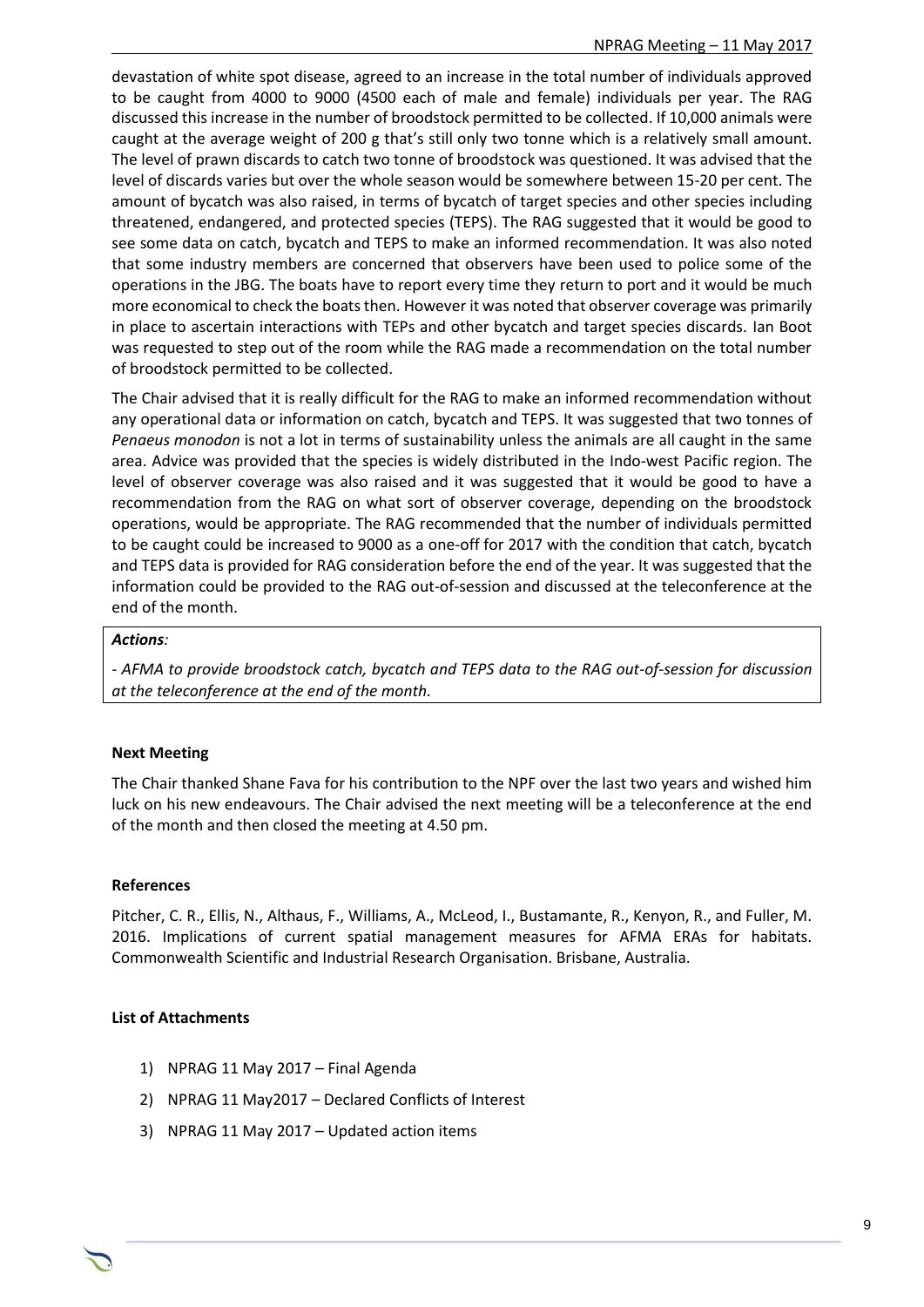#### **Attachment 1**

# **Northern Prawn Fishery Resource Assessment Group**

# **Agenda**

# **Brisbane Riverview Hotel**

(Corner Kingsford Smith Drive and Hunt Street, Hamilton Queensland, Australia, 4007)

11 May 2017 (08:30 am start)

| Item                                                                                                                                                                                                                                                                                                                                                             | Responsibility  | Paper |
|------------------------------------------------------------------------------------------------------------------------------------------------------------------------------------------------------------------------------------------------------------------------------------------------------------------------------------------------------------------|-----------------|-------|
| 1.<br>Introduction/ Meeting Management<br>Welcome<br>Adoption of agenda<br>Declaration of interests<br>Minutes from previous meetings                                                                                                                                                                                                                            | Chair           | Yes   |
| <b>Action Items</b><br>2.<br>Outcomes: RAG to note progress on action items from<br>previous meetings and provide feedback and comments<br>where appropriate.                                                                                                                                                                                                    | <b>AFMA</b>     | Yes   |
| 3.<br><b>Update Reports</b><br>Industry<br><b>MSC Update</b><br>$\circ$<br>KCF trials/Update from ICES Conference<br>$\circ$<br>Sawfish research proposal<br>$\circ$<br>AFMA<br>Pre-season TED Inspections<br>$\circ$<br>Implementation of CRIS 2017<br>$\circ$<br>Bycatch mistreatment update<br>$\circ$<br>Outcomes: The RAG notes the various update reports. | NPFI/CSIRO/AFMA | Yes   |
| JBG Red leg banana prawn<br>4.<br>Eva Plaganyi-Lloyd update on analysis of historical<br>data<br>Discuss the Harvest Strategy approach<br>Next steps<br>Outcomes: That the RAG note the results of Eva's red leg<br>assessment and discusses the next steps.                                                                                                     | <b>CSIRO</b>    | Yes   |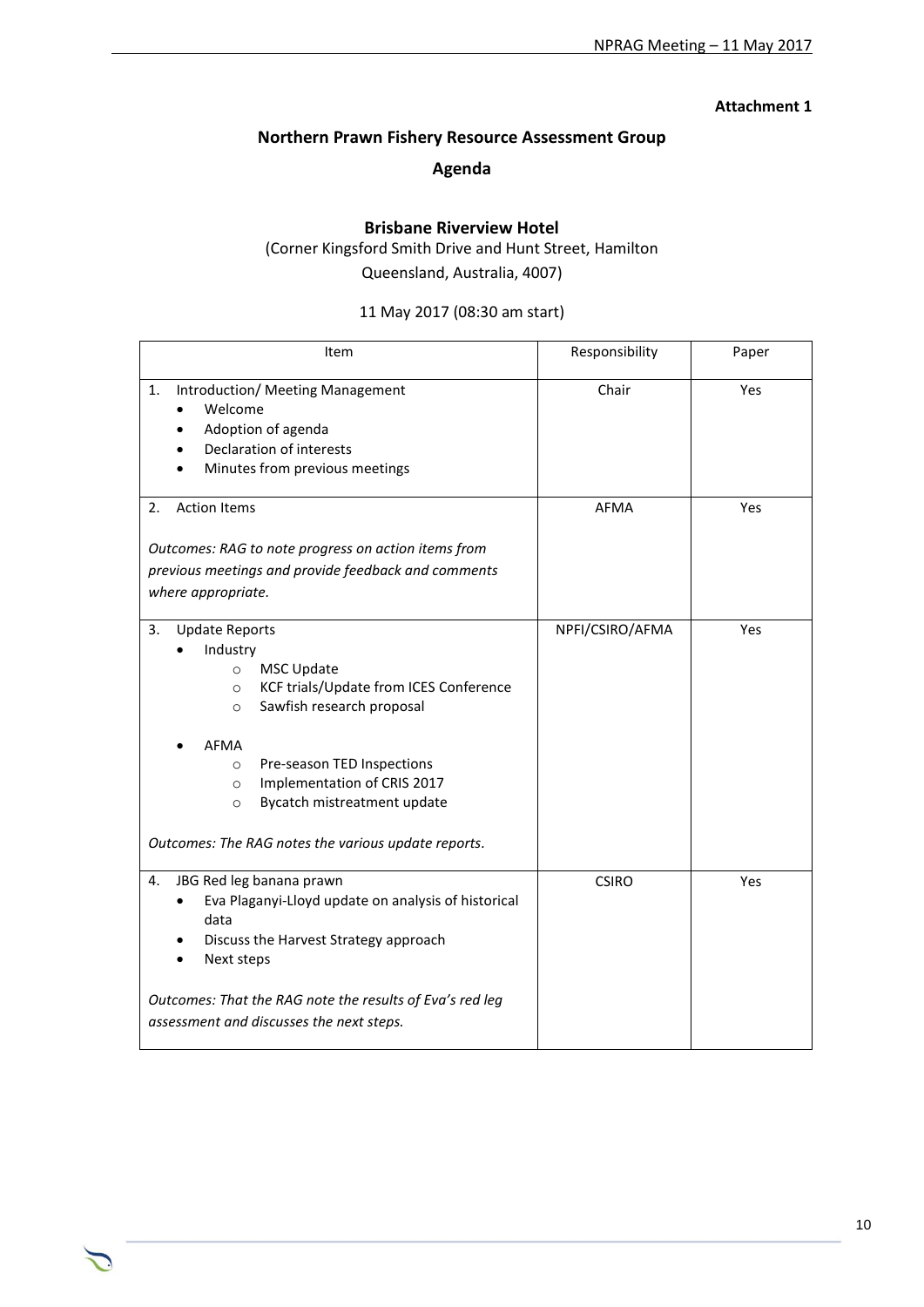| 5.<br>MSC SICA for red endeavour prawn<br>Discuss the current assessment of red endeavours<br>Discuss alternative Harvest Strategy approaches<br>RAG to make recommendations to strengthen the<br>red endeavour assessment<br>Outcomes: That the RAG note that it is likely the NPF will<br>have to do an MSC SICA on red endeavours and<br>discuss/recommend an alternative assessment approach.                                                                                                                   | <b>NPFI</b>  | Yes                   |
|---------------------------------------------------------------------------------------------------------------------------------------------------------------------------------------------------------------------------------------------------------------------------------------------------------------------------------------------------------------------------------------------------------------------------------------------------------------------------------------------------------------------|--------------|-----------------------|
| White Banana prawn MEY catch trigger<br>6.<br>In-season trigger review<br>Outcomes: RAG to assess the in-season banana prawn<br>trigger and advise on updated data that feeds into the<br>trigger calculation.                                                                                                                                                                                                                                                                                                      | <b>NPRAG</b> | Update<br>spreadsheet |
| Tiger Prawn Assessment (non-assessment year)<br>7.<br>Catch and effort data<br>Survey data (Rob Kenyon)<br>Economic data<br>Outcomes: RAG to note the information provided on the<br>2016 tiger prawn fishery including catch and effort data,<br>economic data collected and survey data.                                                                                                                                                                                                                          | <b>CSIRO</b> | Yes                   |
| 2016 Bug catch review<br>8.<br>Consider the possible reasons for exceeding the<br>100 t trigger limit<br>Discuss the catch levels and an appropriate<br>management response<br>Discuss the reliability of the trigger limit<br>Outcomes: That the RAG discusses the possible reasons for<br>exceeding the 100 t bug trigger limit and responds<br>appropriately.                                                                                                                                                    | <b>AFMA</b>  | Yes                   |
| Research<br>9.<br>Annual Research Statement Update<br>Review of 5 Year Strategic Plan<br>Next steps - ARC dates/ComRAC dates<br>CSIRO update on current research<br>$\bullet$<br>project/Northern waters project<br>Fishing Power Project Proposal (CSIRO)<br>٠<br>Finalisation of Boat Level MEY Project (CSIRO)<br>Outcomes: RAG to note the status of 5 year strategic plan,<br>the need to update the annual research statement in August<br>2017 and the progress of current NPF related research<br>projects. | CSIRO/AFMA   | Yes                   |

 $\triangle$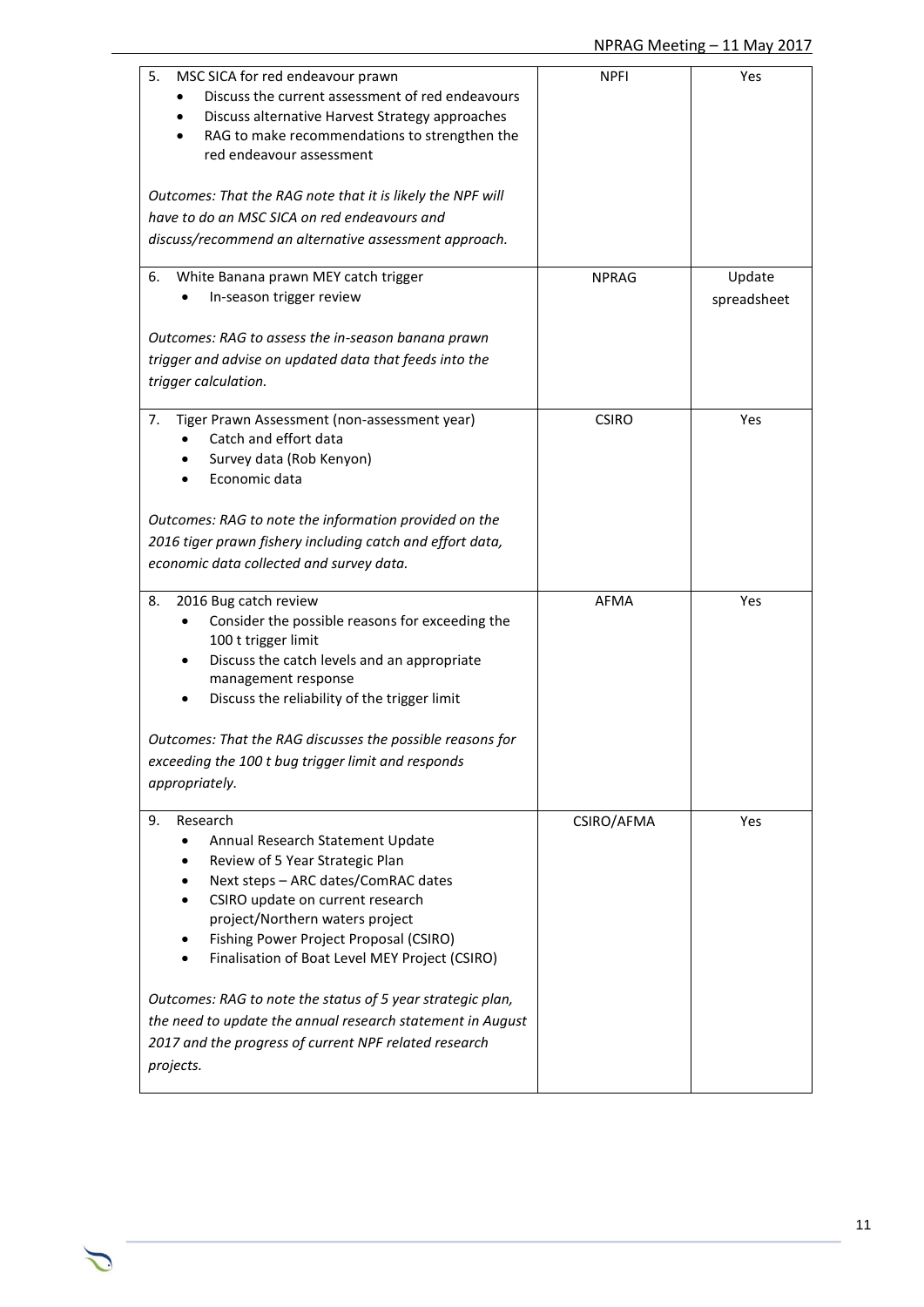| 10. Autonomous Adjustment<br>Update on the development of indicators from<br>Industry/CSIRO meeting<br>Discuss meeting outcomes<br>٠<br>NPRAG to develop recommendations to be<br>$\bullet$<br>progressed to NORMAC<br>Outcomes: That the RAG discusses the indicators identified<br>as most useful to industry and how these indicators may be<br>analysed to signal the need for autonomous adjustment. | <b>NPFI</b>  | Verbal       |
|-----------------------------------------------------------------------------------------------------------------------------------------------------------------------------------------------------------------------------------------------------------------------------------------------------------------------------------------------------------------------------------------------------------|--------------|--------------|
| 11. Other business<br>Additional red leg banana prawn analysis<br><b>Broodstock collection</b>                                                                                                                                                                                                                                                                                                            | <b>NPRAG</b> | Verbal/Paper |

 $\sum$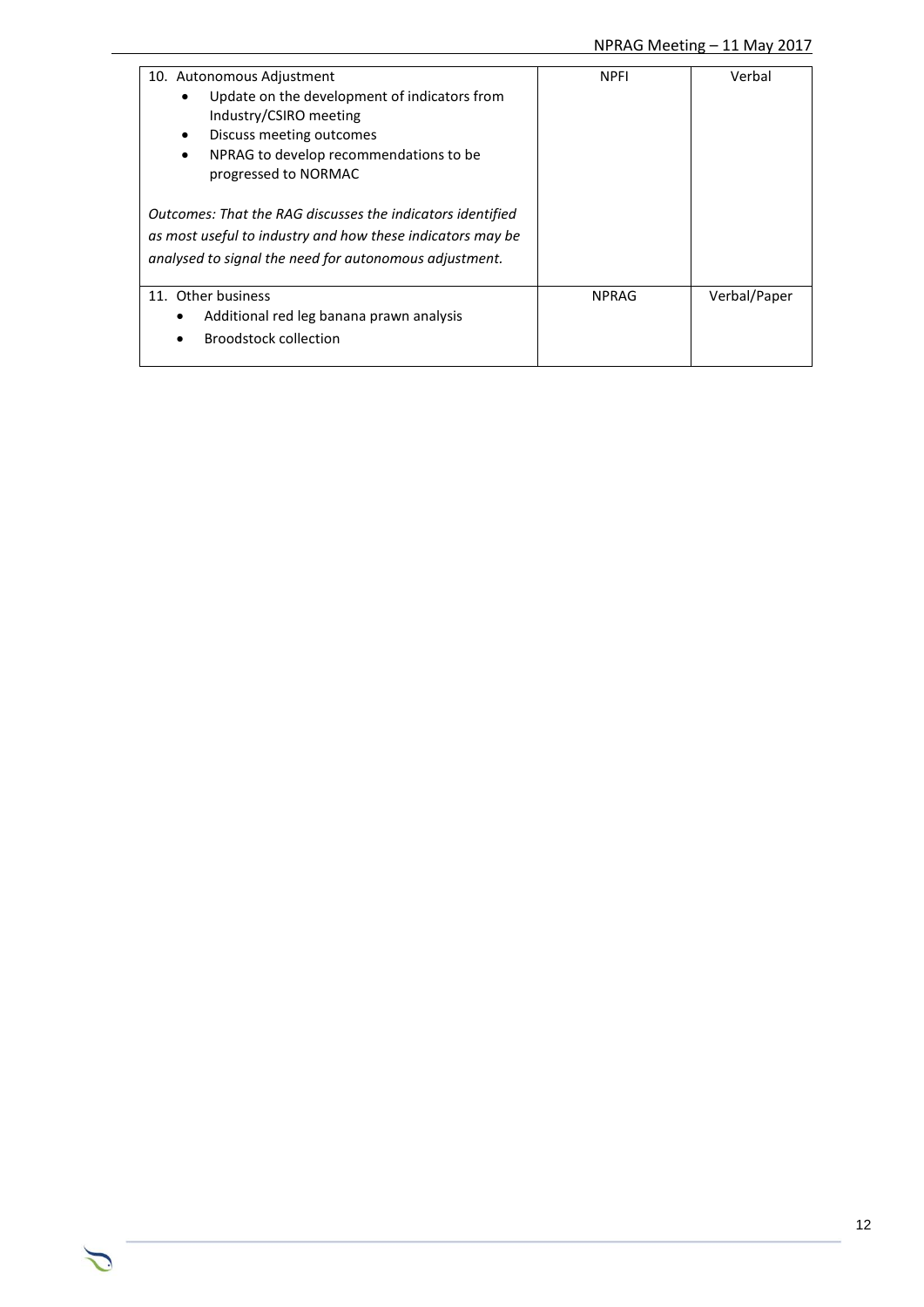# **Attachment 2**

### **NPRAG Declared Conflicts of Interest**

| <b>Name</b>          | <b>Membership</b>        | <b>Interest Declared</b>                                                                                                                                                                                                                                                                                                                                                                                                                                                          |
|----------------------|--------------------------|-----------------------------------------------------------------------------------------------------------------------------------------------------------------------------------------------------------------------------------------------------------------------------------------------------------------------------------------------------------------------------------------------------------------------------------------------------------------------------------|
| Ian Knuckey          | Chair                    | Director - Fishwell Consulting<br>Fishwell Consulting has been short-listed to<br>provide a tender to run the Commonwealth<br>observer program. Will review role as Chair should<br>tender be successful.<br>Director - Olrac Australia - a company associated<br>with electronic logbooks.<br>Various research interests in other<br>Commonwealth and State fisheries.<br><b>NORMAC Scientific member</b><br>Chair Tropical Rock Lobster RAG<br>Chair Victorian Rock Lobster RAG |
| <b>Rik Buckworth</b> | <b>Scientific Member</b> | South East RAG Scientific Member<br>NT Research Advisory Committee (FRDC), Chair<br>Aquatic Remote Biopsy Pty Ltd, Director<br>Researcher involved particularly in stock<br>assessment research in NPF. Has in the past and<br>may in future seek and receive funding for<br>research in the fishery.                                                                                                                                                                             |
| <b>David Brewer</b>  | <b>Scientific Member</b> | Researcher. Has in the past and may in future seek<br>and receive funding for research in the fishery.                                                                                                                                                                                                                                                                                                                                                                            |
| lan Boot             | <b>Industry Member</b>   | Managing Director of Austfish, a company which<br>operates NPF vessels. Has a commercial interest in<br>the fishery and in broodstock collection.                                                                                                                                                                                                                                                                                                                                 |
| <b>Phil Robson</b>   | <b>Industry Member</b>   | Employee of A Raptis and Sons, responsible for<br>managing NPF vessels & an NT demersal fish<br>trawler. Has provided charter for scientific surveys<br>in NPF (none of which are in JBG) in the past and<br>may in future.                                                                                                                                                                                                                                                       |
| <b>Tom Kompas</b>    | Economic Member -<br>ANU | Research provider. Has in the past and may in<br>future seek and receive funding for research in the<br>fishery.                                                                                                                                                                                                                                                                                                                                                                  |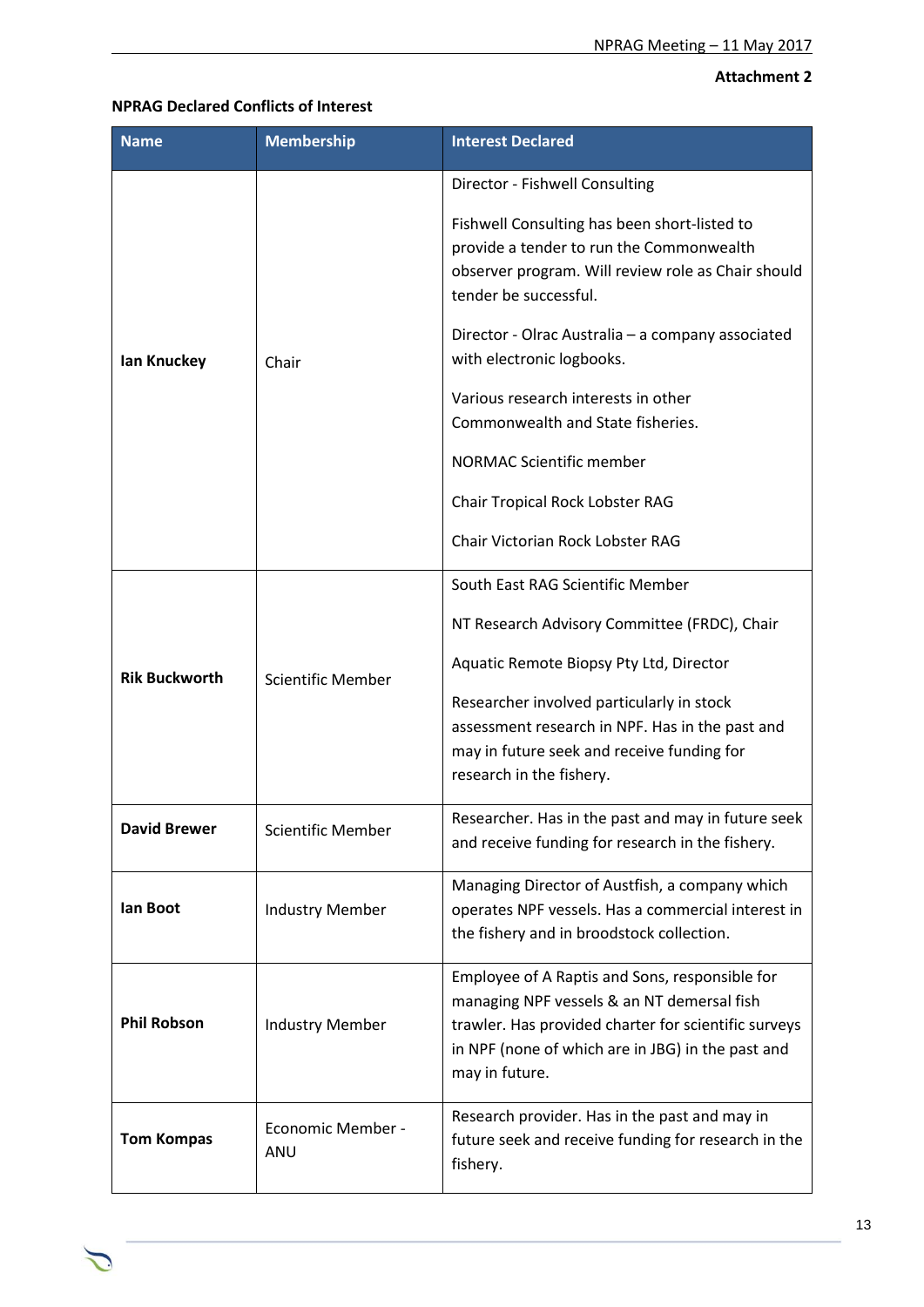| <b>Name</b>             | <b>Membership</b>                   | <b>Interest Declared</b>                                                                                                                                                                                                                                                          |
|-------------------------|-------------------------------------|-----------------------------------------------------------------------------------------------------------------------------------------------------------------------------------------------------------------------------------------------------------------------------------|
| <b>Shane Fava</b>       | <b>AFMA Member</b>                  | AFMA employee, no pecuniary interest in the<br>fishery                                                                                                                                                                                                                            |
| <b>Malcolm Haddon</b>   | Scientific Member -<br><b>CSIRO</b> | Employed by CSIRO, which is a research provider,<br>however, does not undertake research in the NPF,<br>and has no pecuniary interest in the fishery.<br>Is also a scientific member of both the GAB RAG<br>and Sub-Antarctic RAGs; also a scientific member<br>of the South MAC. |
| <b>Stephen Eves</b>     | <b>Executive Officer</b><br>(AFMA)  | AFMA employee, no pecuniary interest in the<br>fishery                                                                                                                                                                                                                            |
| <b>Gabrielle Miller</b> | Observer - AFMA                     | AFMA employee, no pecuniary interest in the<br>fishery                                                                                                                                                                                                                            |
| <b>Annie Jarrett</b>    | Observer - NPFI                     | CEO NPFI and a member of the MSC Stakeholder<br>Council and Chair of the Australian Council of<br>Prawn Fisheries (ACPF). Some research items are<br>of relevance to NPFI                                                                                                         |
| <b>Trevor Hutton</b>    | Observer - CSIRO                    | Research provider. Has in the past and may in<br>future seek and receive funding for research in the<br>fishery.                                                                                                                                                                  |
| Eva<br>Plaganyi-Lloyd   | Observer - CSIRO                    | Research provider involved particularly in stock<br>assessment research in NPF. Has in the past and<br>may in future seek and receive funding for<br>research in the fishery.                                                                                                     |
| <b>Roy Deng</b>         | Observer - CSIRO                    | Research provider involved particularly in stock<br>assessment research in NPF. Has in the past and<br>may in future seek and receive funding for<br>research in the fishery.                                                                                                     |
| <b>Robert Curtotti</b>  | <b>Observer - ABARES</b>            | Economics research provider. No current<br>pecuniary interest in fishery. Potential to seek and<br>receive funding for research in the fishery in<br>future.                                                                                                                      |
| <b>Andrea Bath</b>      | <b>Observer - ABARES</b>            | ABARES employee, no pecuniary interest in the<br>fishery                                                                                                                                                                                                                          |
| <b>David Mobsby</b>     | <b>Observer - ABARES</b>            | ABARES employee, no pecuniary interest in the<br>fishery                                                                                                                                                                                                                          |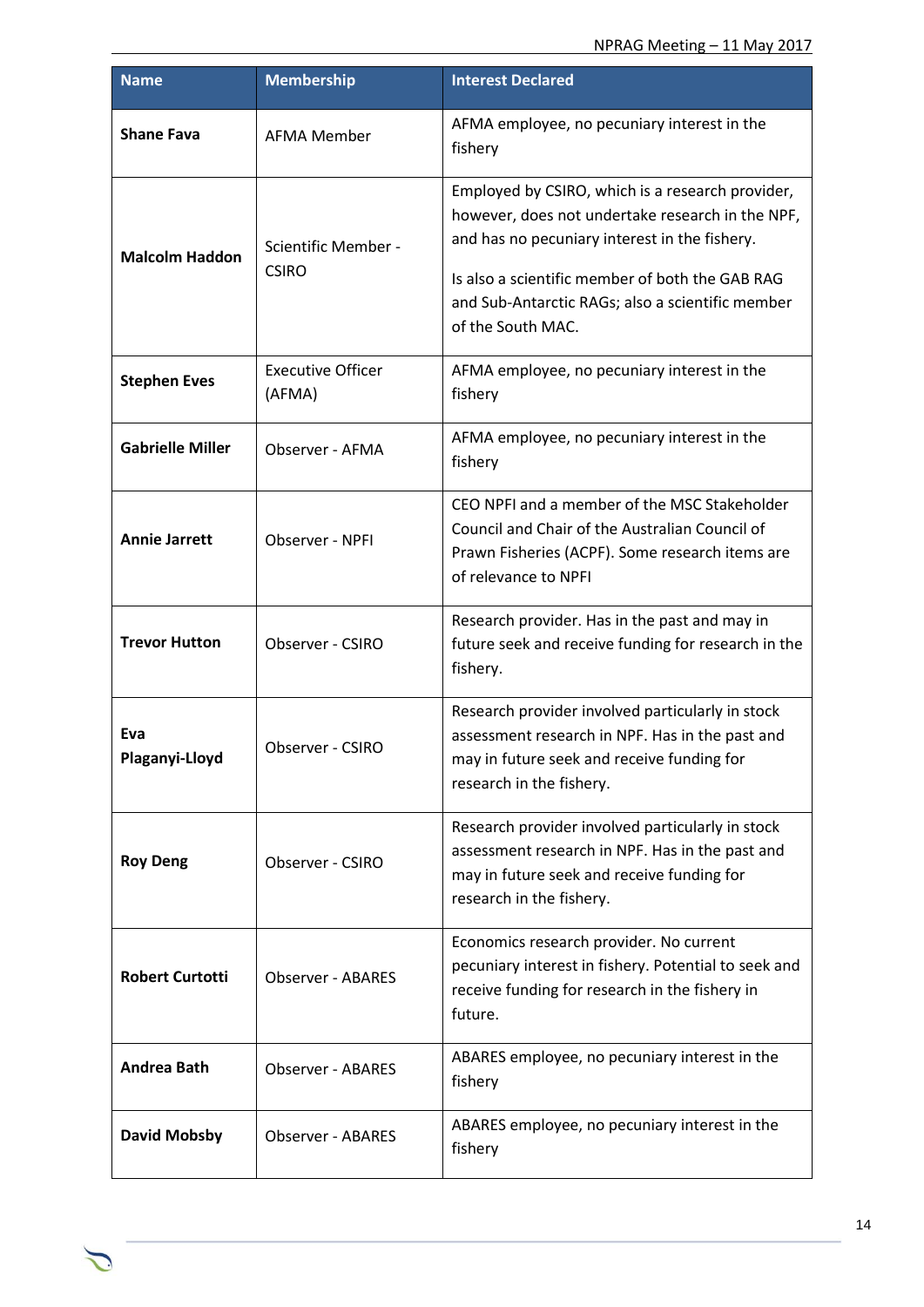# **Attachment 3**

| <b>Action Items</b> |  |
|---------------------|--|
|---------------------|--|

 $\mathcal{L}$ 

| Item           | Person responsible          | <b>Description of ACTION item</b>                                                                                                                                                     | <b>Progress</b>                                                                                |  |
|----------------|-----------------------------|---------------------------------------------------------------------------------------------------------------------------------------------------------------------------------------|------------------------------------------------------------------------------------------------|--|
|                | 3-4 March 2015 Meeting      |                                                                                                                                                                                       |                                                                                                |  |
| $\mathbf{1}$   | <b>CSIRO</b>                | Sean Pascoe to explore the<br>potential to run the MEY<br>calculation without including<br>fixed costs.                                                                               | <b>Complete - CSIRO (Trevor Hutton)</b><br>to present the results in next year's<br>assessment |  |
|                | 12-13 November 2015 Meeting |                                                                                                                                                                                       |                                                                                                |  |
| $\overline{2}$ | <b>NPRAG</b>                | NPRAG to examine further the<br>question of consistent bias in<br>boats upon completion of Sean<br>Pascoe's students research<br>into boat level MEY factors                          | <b>Complete</b> - presented at the<br>November 2016 meeting.                                   |  |
|                | 18 May 2016 Meeting         |                                                                                                                                                                                       |                                                                                                |  |
| 3              | AFMA/CSIRO/Sea<br>Sense     | Upload research reports<br>relevant to the NPF to the<br>Govdex site.                                                                                                                 | Ongoing - EO to liaise with Rik<br>Buckworth and upload the reports<br>relevant to the NPF.    |  |
| 4              | <b>AFMA</b>                 | Provide a written annual<br>summary of observer<br>monitoring that provides<br>methods, results and spatial<br>distribution (use SESSF report<br>as a template).                      | Ongoing - will be distributed out-of-<br>session when finalised.                               |  |
| 5              | <b>AFMA</b>                 | Notify NPRAG when NPF<br>shapefiles are available online<br>for downloading directly to<br>vessels.                                                                                   | <b>Complete</b> - shapefiles now available<br>on AFMA website.                                 |  |
| 6              | <b>NPRAG</b>                | Review the NPF Harvest<br>Strategy before the 2017<br>season to advise on inputs and<br>decision rules ahead of making<br>recommendations for the 2017<br>tiger prawn fishery season. | Complete                                                                                       |  |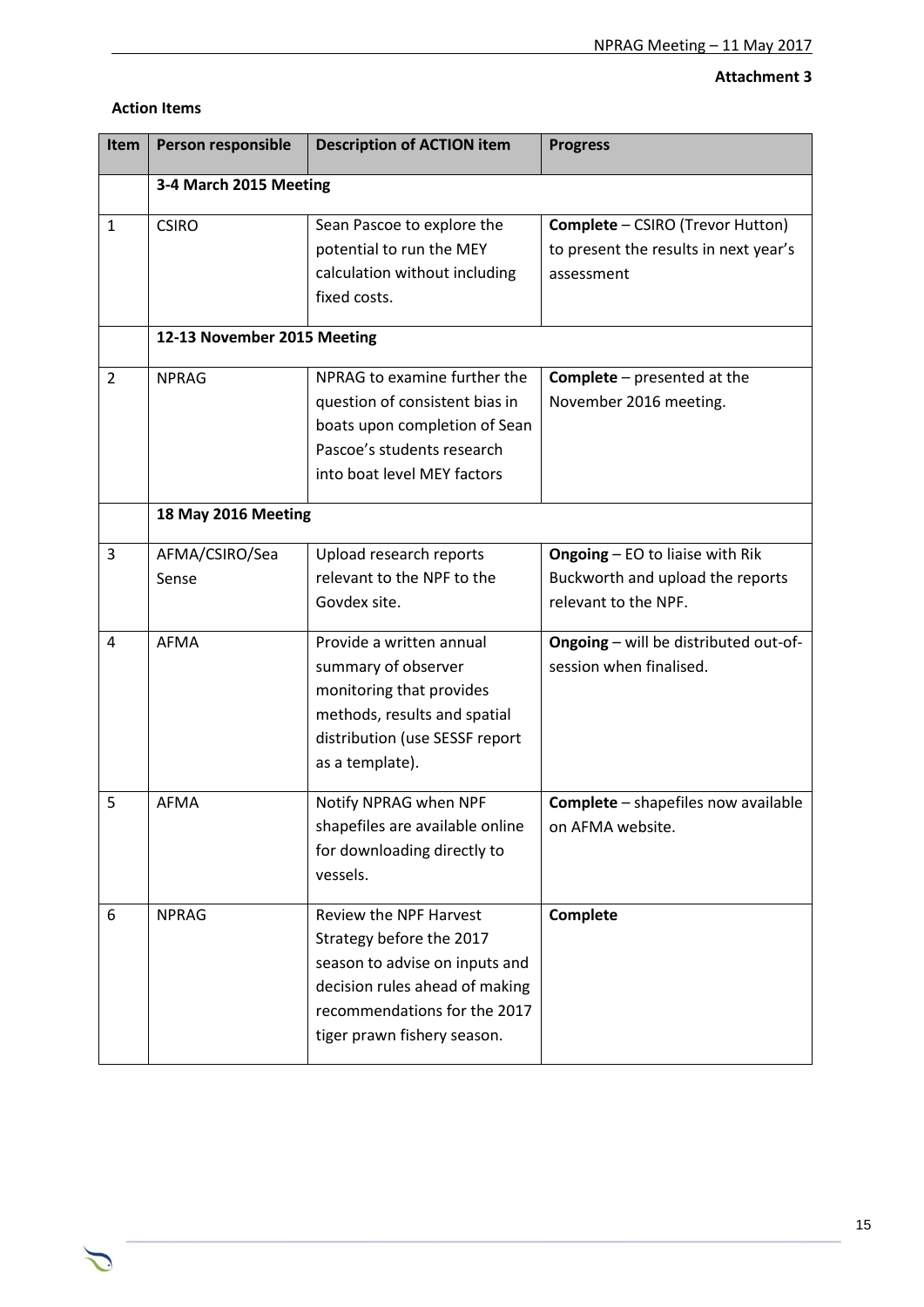| <b>Item</b>    | Person responsible       | <b>Description of ACTION item</b>                                                                                                                                                                                                                                                                                                                                                 | <b>Progress</b>                                                                                                                |
|----------------|--------------------------|-----------------------------------------------------------------------------------------------------------------------------------------------------------------------------------------------------------------------------------------------------------------------------------------------------------------------------------------------------------------------------------|--------------------------------------------------------------------------------------------------------------------------------|
| $\overline{7}$ | <b>CSIRO/Tom Kompas</b>  | Conduct a sensitivity analysis<br>of the 2016 model predictions<br>using actual economic prawn<br>price and fuel cost data which<br>is collected during November<br>2016, with new economic<br>information provided in<br>March.                                                                                                                                                  | <b>Complete</b>                                                                                                                |
| 8              | <b>AFMA</b>              | Update observer manual to<br>include most up-to-date<br>handling and data collection<br>techniques and send updated<br>list of items recorded to<br>NPRAG.                                                                                                                                                                                                                        | <b>Ongoing</b> - information has been<br>finalised, waiting for the manual to<br>be updated before distributing to<br>the RAG. |
| 9              | NPFI/CSIRO/Tom<br>Kompas | Complete retrospective<br>analysis of banana prawn<br>trigger in Feb/March 2017 and<br>present to NPRAG.                                                                                                                                                                                                                                                                          | Complete                                                                                                                       |
| 10             | <b>NPRAG</b>             | Reassess the research<br>priorities at the next face-to-<br>face meeting to establish a<br>schedule of improvements to<br>be made to the stock<br>assessment.                                                                                                                                                                                                                     | Ongoing                                                                                                                        |
| 11             | <b>AFMA</b>              | Discuss the mangrove die-off<br>with the Department of<br>Agriculture and Water<br>Resources and Premier and<br>Cabinet. Confirm to whom it<br>has been reported. Contact<br>the Australian Mangrove and<br>Saltmarsh Network of the<br>James Cook University to see<br>what results they got from the<br>March/April 2016 testing they<br>conducted and report back to<br>NPRAG. | Ongoing - to be discussed at each<br>meeting.                                                                                  |
| 12             | <b>NPRAG Chair</b>       | Send link for shark handling<br>guide video to NPRAG.                                                                                                                                                                                                                                                                                                                             | Ongoing - link will be sent before<br>next meeting.                                                                            |

 $\sum$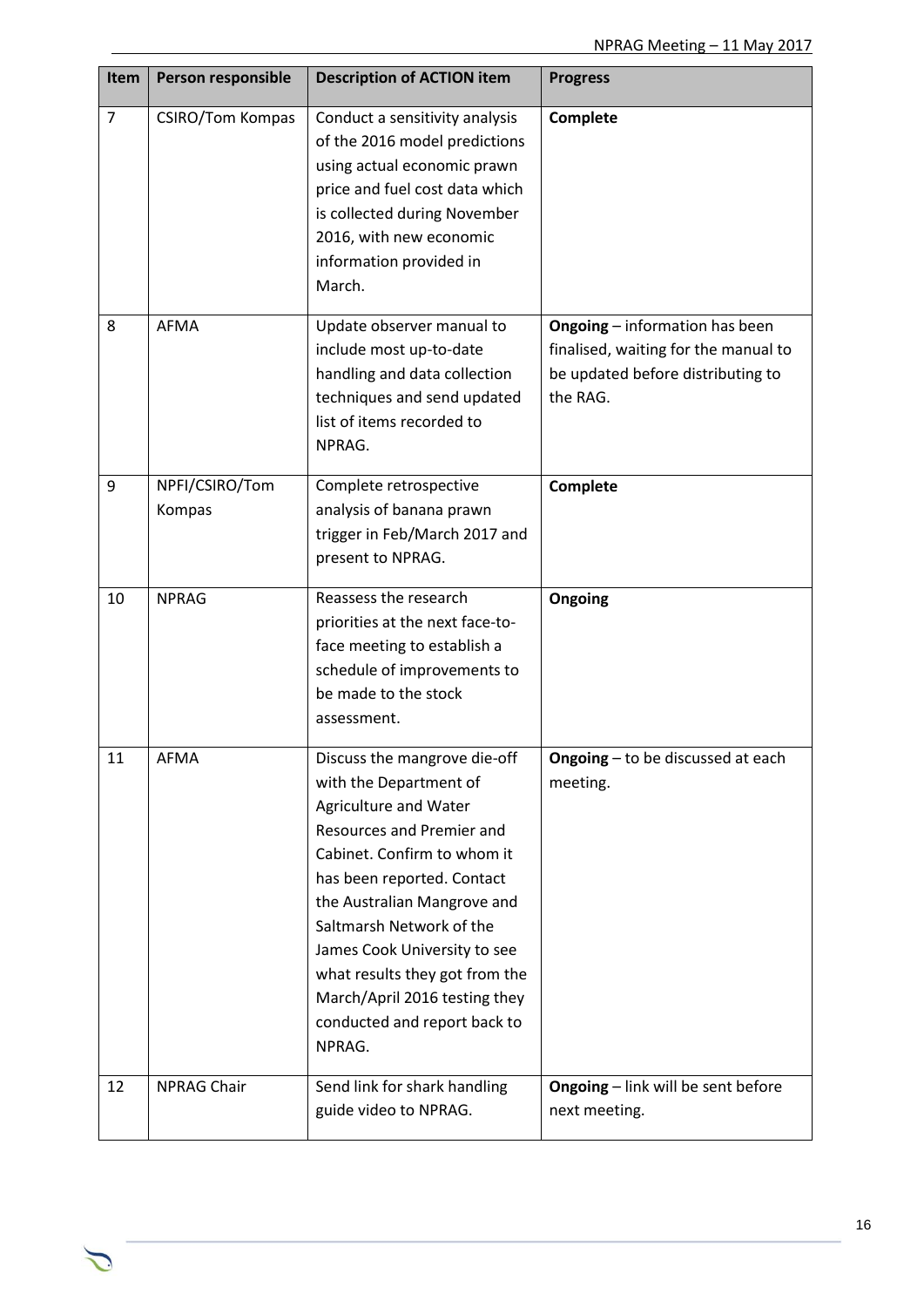| Item | Person responsible                  | <b>Description of ACTION item</b>                                                                                                                                                                                                                      | <b>Progress</b>                                                                                                                                                                                                         |
|------|-------------------------------------|--------------------------------------------------------------------------------------------------------------------------------------------------------------------------------------------------------------------------------------------------------|-------------------------------------------------------------------------------------------------------------------------------------------------------------------------------------------------------------------------|
| 13   | <b>CSIRO</b><br>(David Brewer)/NPFI | Identify the top 3 bycatch<br>reduction devices to be further<br>tested for effectiveness. NPFI<br>to lead this project and<br>Austfish to test 1 or 2 of these<br>devices.<br>CSIRO to send results from the<br>PNG bycatch trials when<br>finalised. | <b>Complete</b> - the final report will be<br>distributed when publicly available.                                                                                                                                      |
|      | 17-18 November 2016 Meeting         |                                                                                                                                                                                                                                                        |                                                                                                                                                                                                                         |
| 14   | <b>NPFI</b>                         | Circulate the bibliography of<br>all relevant NPF research<br>papers to NPRAG.                                                                                                                                                                         | <b>Complete</b> - to be completed under<br>action item 3.                                                                                                                                                               |
| 15   | <b>NPRAG</b>                        | Identify the research papers in<br>the bibliography that would be<br>useful to upload onto GovDex.                                                                                                                                                     | Complete - to be completed under<br>action item 3.                                                                                                                                                                      |
| 16   | <b>AFMA</b>                         | Upload the research papers<br>identified by the NPRAG to<br>GovDex.                                                                                                                                                                                    | <b>Complete</b> - to be completed under<br>action item 3.                                                                                                                                                               |
| 17   | <b>NPFI</b>                         | Report on industry's appetite<br>to move toward MEY and<br>some available options.                                                                                                                                                                     | <b>Complete</b> - no industry appetite to<br>increase effort to move closer to<br>MEY.                                                                                                                                  |
| 18   | <b>AFMA</b>                         | Draft a paper outlining the<br>review of the current season<br>dates.                                                                                                                                                                                  | <b>Complete</b> – no industry appetite to<br>review season dates.                                                                                                                                                       |
| 19   | <b>CSIRO</b>                        | Review/update the<br>assessment inputs to consider<br>the influence of price<br>elasticity.                                                                                                                                                            | <b>Ongoing - Tom Kompas to follow up</b><br>and investigate whether this can be<br>done and coordinate with the AFMA<br>working group to ensure resources<br>looking into price elasticity are not<br>being doubled up. |
| 20   | <b>NPRAG Chair</b>                  | Send a thank you letter to the<br>crews involved in the<br>operational testing of the BRD.                                                                                                                                                             | <b>Ongoing</b> - letters with Chair for<br>signing.                                                                                                                                                                     |
| 21   | <b>NPF Industry</b>                 | Provide an out of session<br>response to AFMA regarding<br>the US TED wording that was<br>distributed during the NPRAG<br>meeting.                                                                                                                     | Complete                                                                                                                                                                                                                |